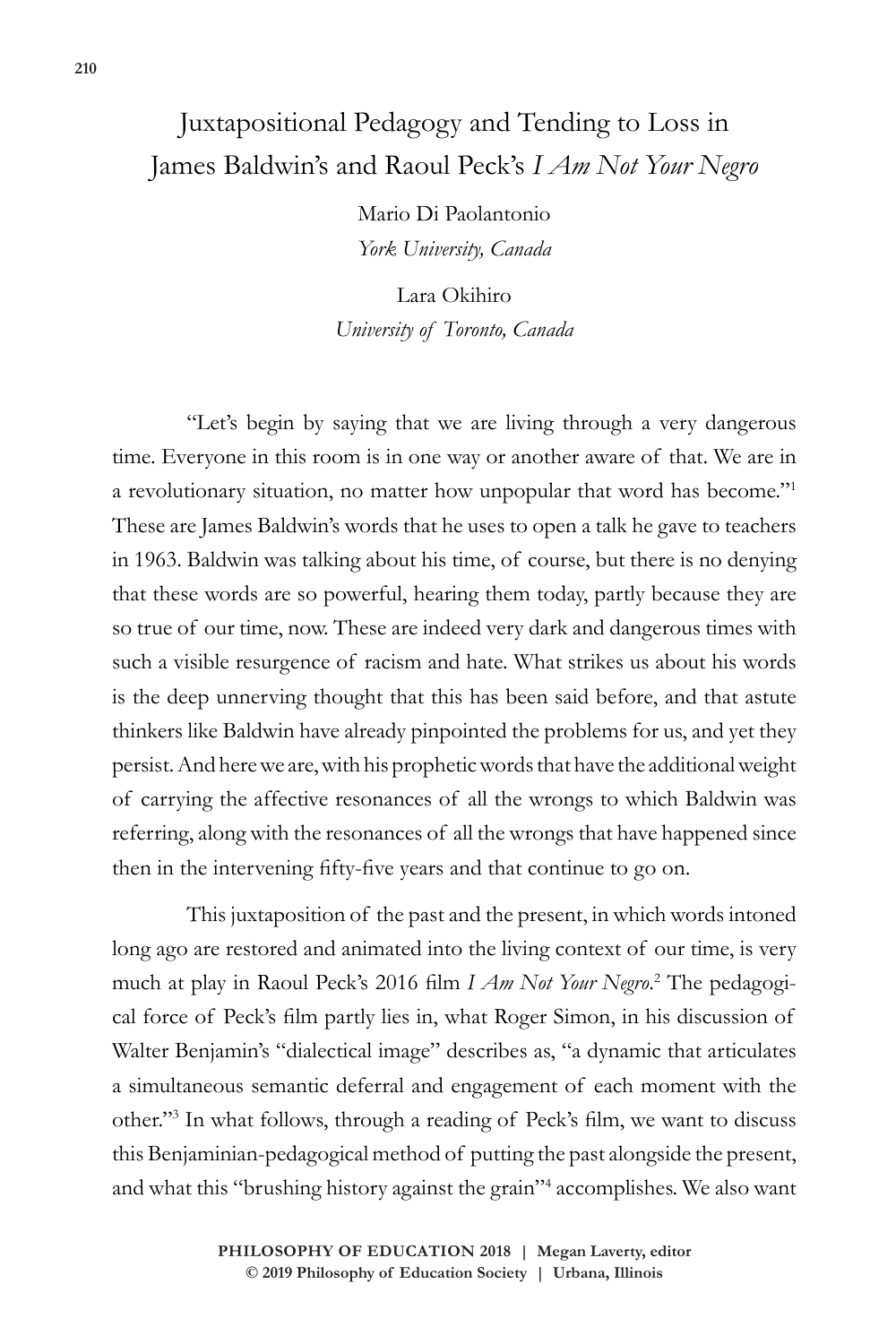to consider what else is happening in this film. In particular, we are concerned with the film's suggestion that we need to come to terms with an accumulation of murderous losses that haunt us today. At issue is how one might give form to, and understand how one is formed by, the irredeemable and seemingly unremitting losses that riddle "the story of America."5

## BENJAMIN'S METHOD OF JUXTAPOSITION

Susan Buck-Morss points out that "Benjamin described the 'pedagogic' side of his work" as partaking in the configuration of the past and present into "dialectical images."6 His method of juxtaposition crystallizes his "historical materialists" pedagogy, and involves the assemblage and citation of torn, discarded and temporally diverse materials (photographs, texts, material objects) into an imagistic constellation of fragments. The force of such an assemblage is that it can suddenly illuminate and charge anew the dialectical relation between the past and present. In Benjamin's words, the method seeks "to educate the image-creating medium within us to see dimensionally, stereoscopically, into the depths of the historical shade."7 Benjamin's typically elusive notes on his practice suggest that juxtapositions, in "brushing history against the grain," unleash sparks that light up, thereby casting dimensional shadows upon, the darkness of our time. In other words, when appropriate images from the past are called up and dialectically placed alongside the present, they emit sparks that allow us to see the contours, depth and dimensions of our time. Moreover, through this practice, history leaps out of the darkness to make a claim on us, casting its shadow over us, demanding with all its depth and complexity, as Simon puts it, "new constellations that will help illuminate the present as a moment of radical possibility."8 The juxtapositional method is thus a pedagogical practice that configures the past alongside the present in order to unleash "an excess of the unactualized, the unfinished, failed, thwarted, which leaps beyond its particular Now and demands from another Now its settlement, correction and fulfillment."<sup>9</sup> At stake in this practice is how an image from the unsettled past can meaningfully appear for us, illuminating a point of connection between past and present (now-times), "exposing" how our present moment is implicated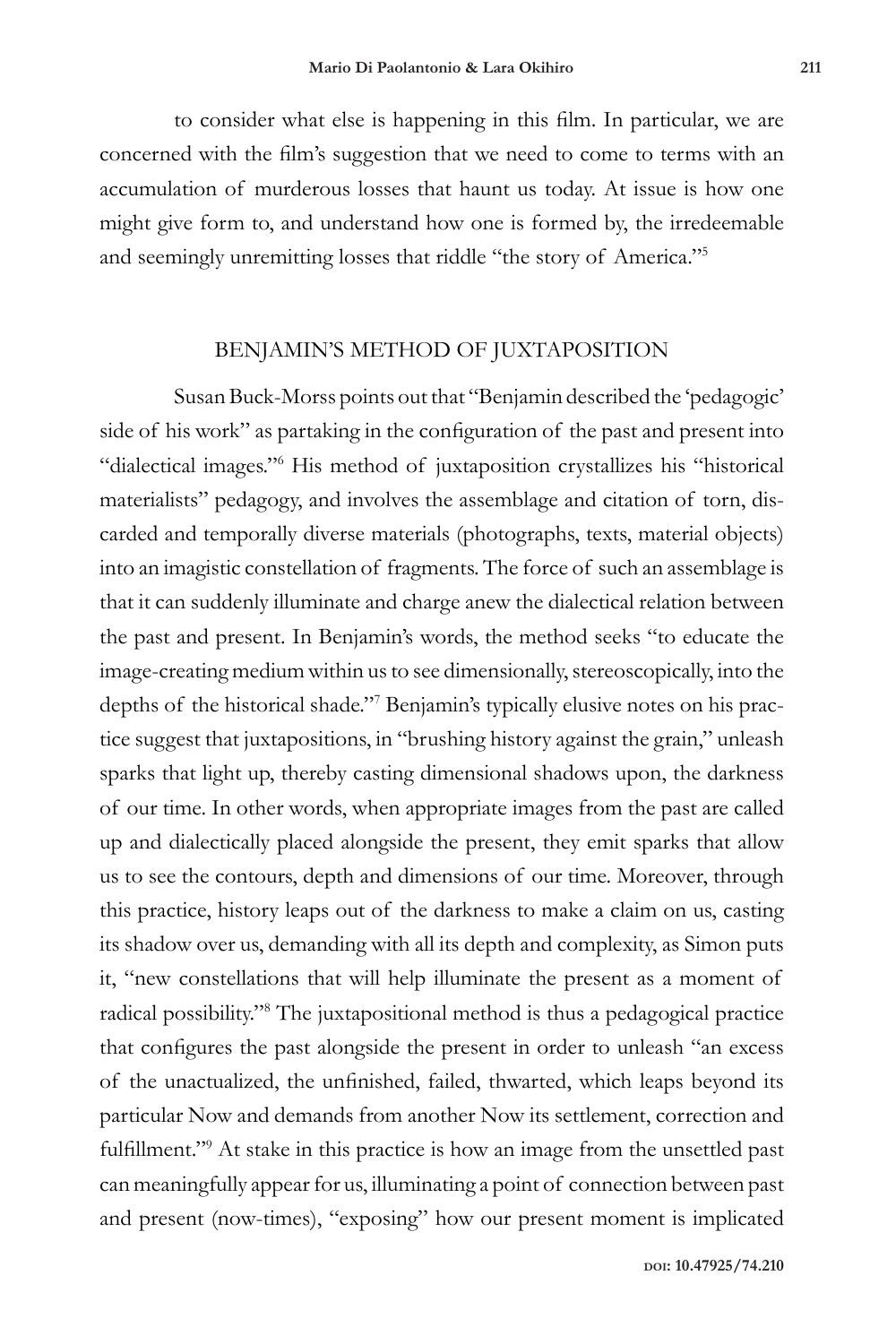in cultivating and addressing this connection. The connection depends not on some settled sequence between then and now, but on a *dialectical interpretative practice* that activates the call of the unsettled past alongside ongoing injustices.

Clarence Joldersma, writing about the particular pedagogical-ethical "perspective" offered by Benjamin's Angel of History, underscores the significance of reckoning with the force of "discontinuity" and "unsettlement" in history. Among other things, Joldersma allows us to appreciate the ethical-force of remembrance in Benjamin's approach to history. As Joldersma writes, "remembrance is not just another (let alone rival) scientific account, but one that takes us out of the causal always-the-same-time of history, into the arena of the now-times."10 Against the reduction of the past into positivist historicism, which pretends "to grasp the past as it really was,"11 Benjamin proposes remembrance as a mode of historical attentiveness that pines "to rescue" from oblivion the remains of historical injustices that threaten to disappear when history is construed as a triumphal march towards progress. Remembrance perceives the past as a "flash" or "image" that "blasts open the continuum of history," forging a constellation of "now-times:" making it "possible to reach back into the past, to modify it, albeit not in a causal way."12

Given that the juxtapositional method is a pedagogical practice of remembrance that interrupts the chronology and continuity assumed in the "science of history," it is aptly suited for grappling with an ongoing legacy of historical traumatic violence that tears apart assumptions about a continuous transmission between past and present. Whereas conventionally learning about the past is understood as the cumulative and progressive acquisition of knowledge leading to a "mastery" over the order of things, reckoning with traumatic histories necessitates another approach. Traumatic histories defy knowledge and order, signalling the broken shards and remains of events that cannot be rationally mastered or plotted back in a chronology. Consequently, learning from traumatic histories involves, as Deborah Britzman notes, grappling with "the otherness-of-knowledge."<sup>13</sup> And, such learning inevitably finds us immersed with fragments, impasses, absences, and conjectures. In finding ourselves amidst scattered objects, gaps and broken forms cast by a legacy of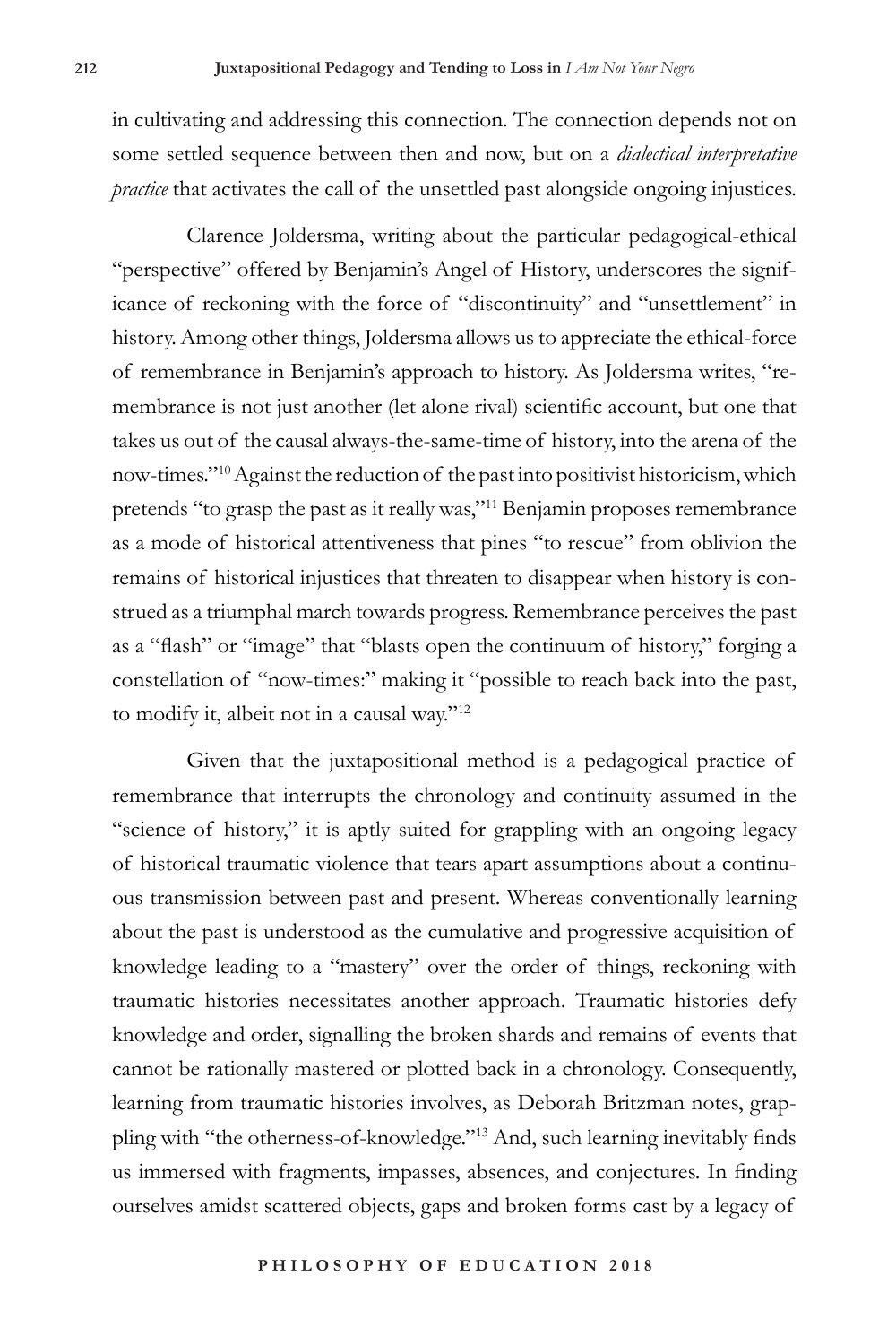past and ongoing violence, we need to reckon, as Margaret Cohen describes, with how approaches to history that assume it to be rational and coherent can "no longer be the critic's task."<sup>14</sup> Rather, because our history is traumatic and cannot be presented in a straightforward way, critically engaging with history demands an approach in which we "must seek some form of activity using [our] immersion in the very [fragmented] objects of study to productive end."15 Thus, Benjamin's juxtapositional method, immersed as it is with studying and working over fragmented objects and forms, offers us a pedagogical practice poised for allowing the past to address the present with all its complexity. Moreover, his method brushes the congealed forces of the past and present against each other so that they flare up, giving legibility (illumination) to "now-times" that directly address and implicate our present. Simon notes, a Benjaminian-pedagogy of remembrance challenges the present and calls us to rework "our views of ourselves [and] others" through "new patterns and forms of presentation, representation and association."16

## JUXTAPOSING HISTORY IN *I AM NOT YOUR NEGRO*

Turning to read Peck's film as engaging in this juxtapositional practice, one of the most significant things that Peck does in his film is *show* us how the racist past that moved Baldwin is not so much in the past, but continues today in a "constellation of unreconciled, mutual referentiality."17 As Warren Crichlow describes, "*I Am Not Your Negro* looks forward as much as back, projecting not only Baldwin's image, but his words, too, unapologetically and reflexively into the present."18 The effect of putting Baldwin's words from the past on the screen with images from the present, or of putting images from extremely different contexts side by side with Baldwin's words creates a highly provocative constellation for present viewers. Such constellations promote viewers to think differently about their present moment: about how racial violence exists now and how deeply rooted and pervasive it is.

In one particularly potent example, the film shows grainy footage of Rodney King being beaten by police, while we hear Samuel L. Jackson voice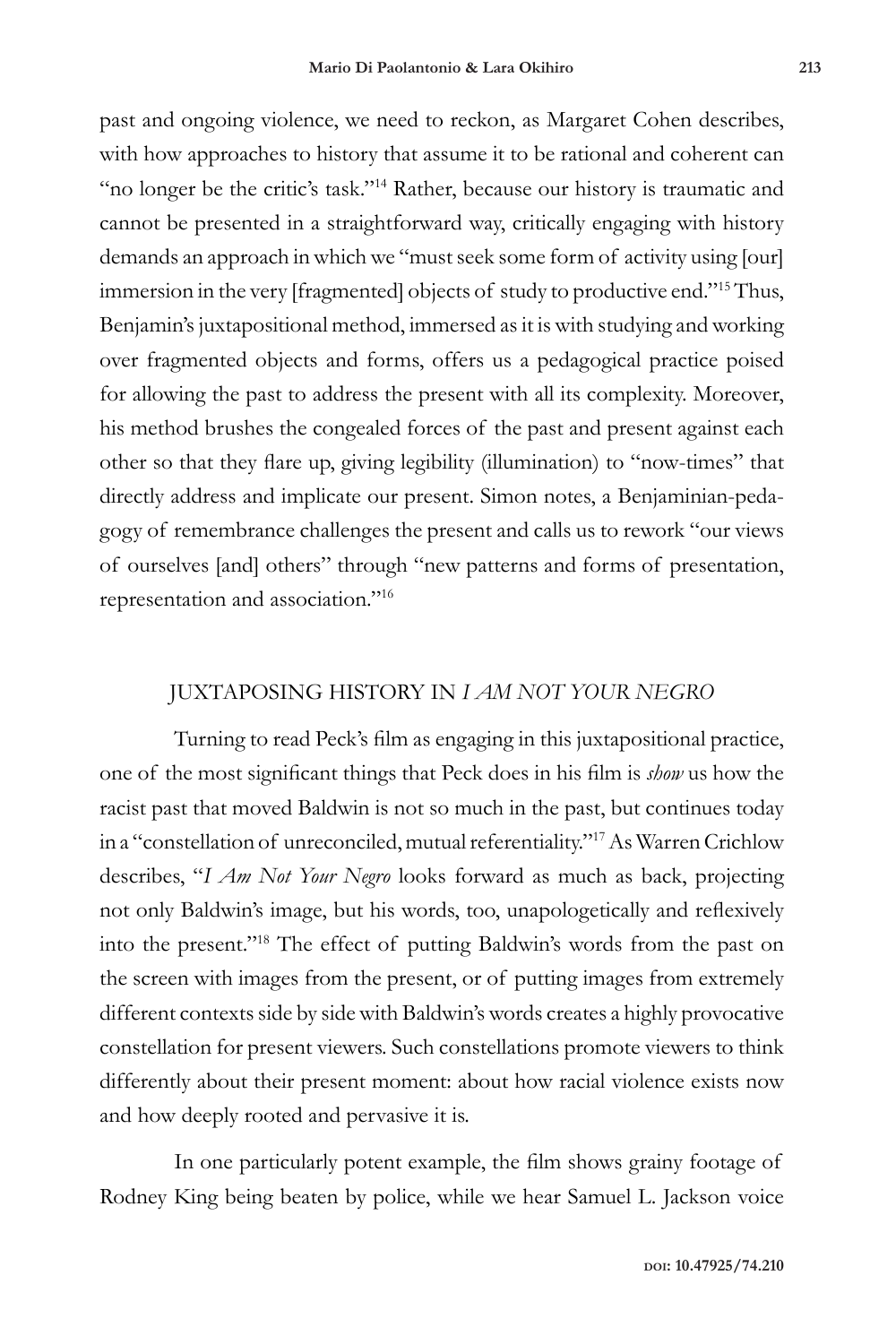Baldwin's words: "To look around the United States today is enough to make prophets and angels weep. This is not the land of the free; it is only very unwillingly and sporadically the home of the brave."19 What is dialectically invoked through this juxtaposition is not only Baldwin's "today," when he wrote these words, but the today of March 3<sup>rd</sup>, 1991. And, by association, we cannot help but also call up the many, more recent images caught on cell phones or body cameras of young black men being brutalized by police. The film's juxtaposition blasts the ideal of "bravery" with the historical brutality that has dispossessed black Americans from ever feeling at home. And, this scene of violence traces a constellation of different "now-times," implicating our present moment in a legacy of ongoing violence, through which we are compelled to recognize that being free, brave and at home are utterly compromised ideals. Additionally, in Peck's juxtaposition, prophets and angels are not otherworldly beings who dispassionately gaze back at us, but imply Baldwin himself as a figure of the witness – our Angelus Novus – who has seen it all and who has watched the mess of hate and history continue to accumulate as one great catastrophe. Blown forward while looking backwards with his wings caught outstretched, this figure of history cannot escape his plight of witnessing the wreckage, and moreover, can no longer intervene.<sup>20</sup> The film's suggestion that there can be no feeling at home amid this continued violence, and its reminder that those who could see and tried to work against such racism, like Baldwin, are no longer with us, puts the question of witnessing and responsibility – the onus of being brave in dark, impossible times – to the viewer today.

In another example of juxtapositional practice, the film places the highly evocative and temporally dissimilar images of Doris Day in *Lover Come Back* alongside the still image of "The Lynching of Laura Nelson" with Baldwin's words voiced over the sequence. The fictional image of white lives being perfectly "at home" makes the real life and horrific experiences of Laura Nelson nearly impossible to bear. How could Nelson, a woman once as vivid as Doris Day's character, but herself a real woman, be rendered so unreal, so still? As the film makes us pause over the picture of her body hanging in the air, we piece together traces of her life: that she worked, as her clothes suggest, that she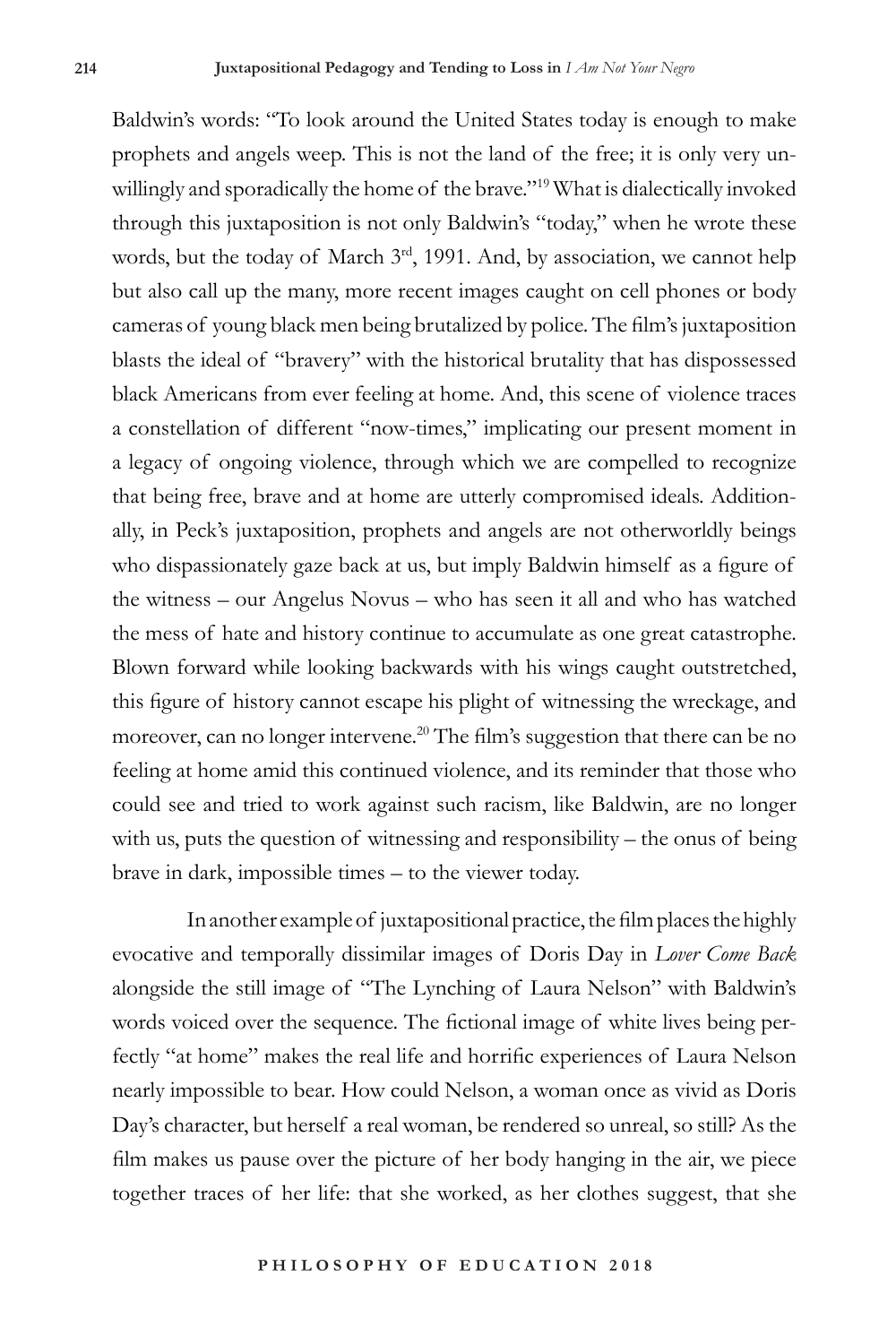had a family and friends, as her wedding ring suggests, that she plaited her hair, and that she put on her shoes that morning. If one image depicts the fictional subject of consumer desire rendered as dynamically real, the image of Nelson's body shows us the terrifyingly real object of a murderous hate rendered still and un-real. Brought together in this way we have a "dialectical image" that crystallizes the vicious "de-realization" absurdly motoring American history, giving us to consider how such violence takes place on the condition of granting reality and vitality to certain fictions while rendering un-real particular historical injustices and subjects.

However, by having Jackson voice Baldwin's words while dwelling on the details of the still photo, the film effectively gives Nelson a voice and agency (awakening her with Baldwin's words) in the eyes of viewers: "You cannot lynch me … without becoming monstrous yourselves. And furthermore, you give me a terrifying advantage. You never had to look at me. I had to look at you. I know more about you than you know about me."<sup>21</sup> Even with her eyes closed in death, the film has Nelson meet and challenge our gaze with an assertion of herself as both powerful and suffering, so that the image and Nelson's unimaginable agony cannot be overlooked but shocks us into reckoning with how the usually forgotten and unclaimed parts of history can gaze back at us, leaping out of the darkness, as it were, demanding settlement, correction, justice. Over the still photo of Nelson's body, the quote from Baldwin continues, "Not everything that is faced can be changed; but nothing can be changed until it is faced."22 And the over-determined and multiple associative meanings that come through in the juxtaposition of images and text, in which traces of real black lives suddenly appear against fictional white lives (Day's character), allow the film to bring forth a "flash," a moment revealing our "exposure" to this history. In this "flash," we are given to sense the need to face the real history and current circumstances of black lives, as well as the continuingly reproduced socio-cultural imaginaries complicit in producing this violence.

The idea of facing history and of engaging how we are implicated in it, as accomplished through the juxtapositional method, is not only a strategy that the film employs, but also one that the film effectively adopts from Baldwin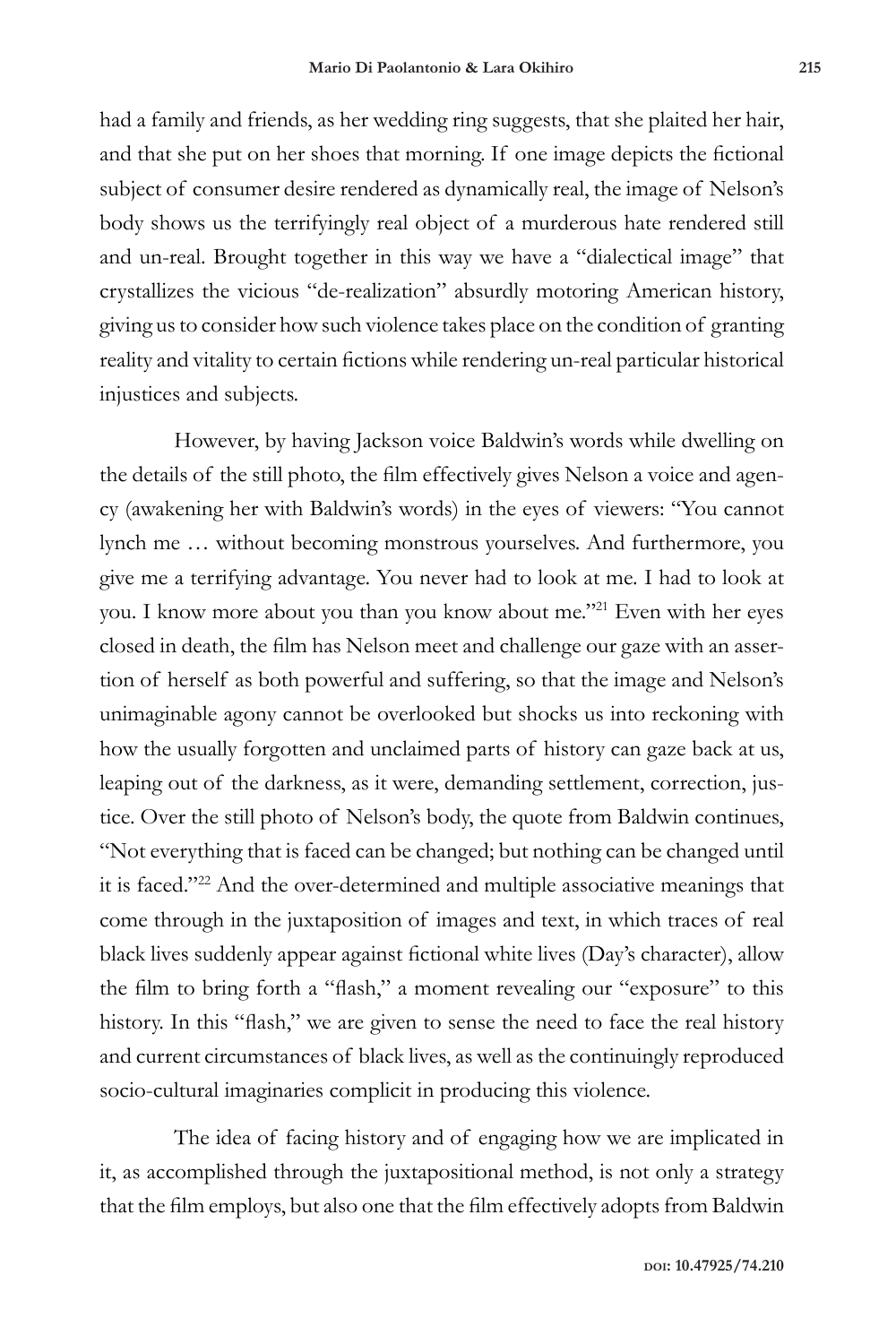himself. Indeed, in his "A Talk to Teachers," Baldwin discusses his concern with history and with how its disavowal *affects us and forms us* as the people we become. In his talk, Baldwin describes that *what* a child learns about history interpolates him, forming him as he is, which causes problems for the black child because he learns "that his past is nothing more than a record of humiliations gladly endured."23 Baldwin tells us that on some level, the child will always have to live with and against his oppression, but he might also, at least at times, "look at the world for himself, to make his own decisions."24 And part of what helps the child face and work against his oppression is an education that would allow him to know more about the complexity, nuances and immensity of the history that has structured his world. Baldwin explains that, if he were a teacher:

> I would suggest to [the child] that popular culture … is based on fantasies created by very ill people, and he must be aware that these are fantasies that have nothing to do with reality … I would try to make him know that just as American history is longer, larger, more various, more beautiful and more terrible than anything anyone has ever said about it, so is the world larger, more daring, more beautiful and more terrible, but principally larger—and that it belongs to him.25

For Baldwin, the depth and immensity of the past is a type of pedagogical antidote. It can be tapped into as a practice of critical remembrance and learning, to cut through the harmful fantasies and the bizarre cruel depictions in popular culture projected on black people in America. And it can expand the horizon (in all its beauty and terror) against and through which the child understands herself and her world, so that she can comprehend that her true place in the world, while tied to historical circumstances, always already resides beyond oppression. Adopting Benjamin's words, we might say that without an appreciation of the "depth of historical shades" that we carry with us, we betray our children and so we become, according to Baldwin's words at the end of the film, "criminals."26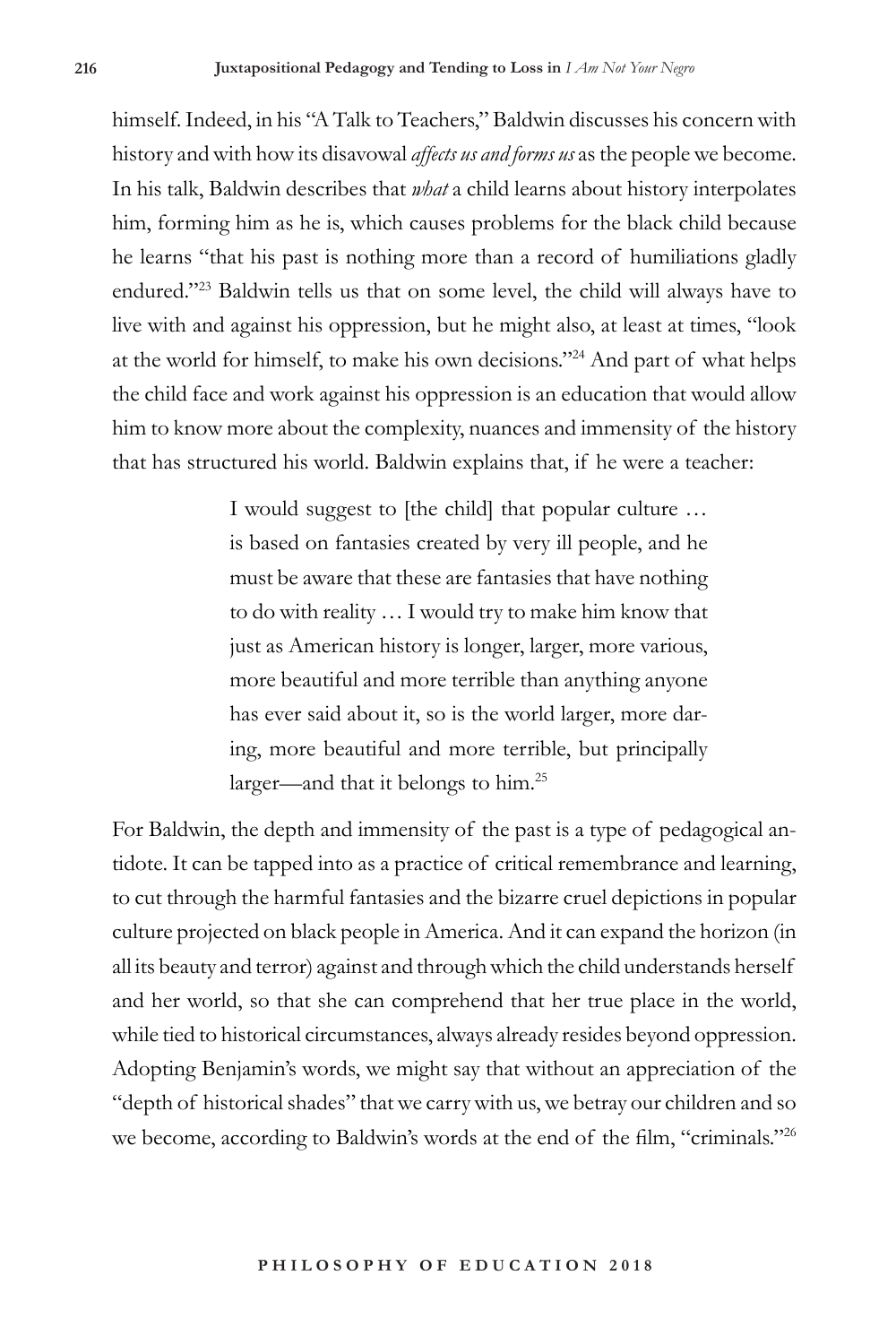## LOSS-UPON-LOSS

Besides the historical-critical engagement discussed above, of dialectically "rescuing" or "redeeming" fragments of historical injustices to affect our present, the film also concerns itself with another mode of remembrance. What one can't help but remark from the very outset of the film is the radical sense of loss that it engages. The film is premised on Baldwin's notes for a manuscript that would "tell his story of America through the lives of three of his friends: Medgar Evers, Martin Luther King, Jr., and Malcolm X," as the film reveals in its opening sequence.<sup>27</sup> Baldwin was working on an impossible response to the fact that three of his friends, all prominent figures in the larger civil rights movement, were murdered. These young and vital men, all in their thirties, should have lived to say and do more, and to tell their own stories, but because they were murdered, they can't do so. So, Baldwin feels called on to write their stories for them, thus also tracing the horrific and tragic constellation of their deaths: three black friends and leaders all murdered within five years. Baldwin, in the film, is not only an incredible thinker of the time and of our time, but also a witness-survivor. He is the one who remains, who wants "to awaken the dead," and who, short of that, is the one still there to tell the tale of what has been lost and has yet to become history: the full meaning of recognizing that Medgar Evers is dead, Martin Luther King, Jr. is dead, and Malcolm X is dead.<sup>28</sup>

But, in the present time of the film, Baldwin too is dead. Peck can only piece together the fragments of notes Baldwin left for his unfinished work about these men – "a packet of some thirty pages of letters called 'Notes Toward Remember this House.'"<sup>29</sup> And so, the film is structured by Baldwin's incomplete notes about the loss of the lives of these men. And, this loss upon loss effectively distances us further and further from the history that at one time was (the promise of the civil rights movements) and what might have been. The overarching feeling is the sense that *history could have and should have been otherwise*: what might have happened had these men's lives not been taken? And this loss (of lives and forsaken possibilities) around which the film is structured, helps us to sense the deep wounds and trauma, the unredeemable losses, that are at the heart of the historical atrocity of racism: to sense the pain as very personal, of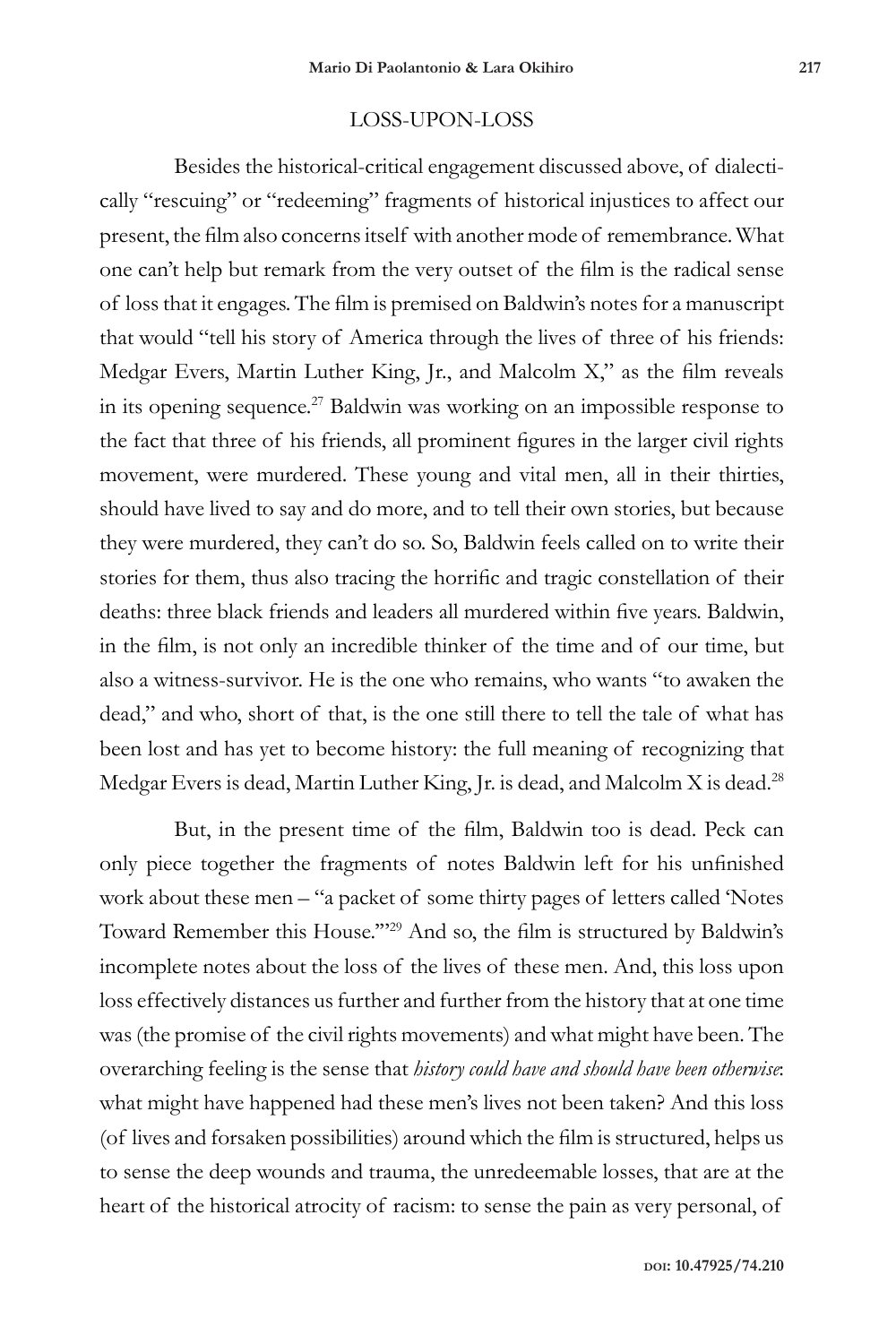a man trying to bear witness to how the circumstances in his homeland led to the murder of his friends and the wasting of historical possibilities that could have led us elsewhere.

Whereas the film's use of a juxtapositional practice, of returning to history and revealing it against the present, calls on us to face the past and to feel ourselves *implicated*, this other tendency in the film, which registers the loss upon loss and the incomprehensibility of loss, *implicates us in a different way*. We want to know more about these men, their lives, and about the deep connection between the possibilities they exemplified and their murders. And yet, we are constantly frustrated by the ways in which the film and the history it presents will not and cannot fill this gap, pointing us to a gaping wound that no form of remembrance can redeem. In other words, the film both reveals the history of racism, compelling us to do something about it, while at the same time reminding us of the infinite losses of lives (including Laura Nelson's) that should not have been so unjustly cut short and for which we cannot do enough. This concern for the lives lost and for a history in which we want to intercede (yet find ourselves perpetually falling short) exposes us to a "grief " that "leaves us besides ourselves."30 We are moved to sense the loss alongside Baldwin, and through this affective encounter, we may also sense the stakes and the "dis-aster" (the dispersal) that has happened and continues to be at play: a history of losses and missed possibilities that are not yet recognized as our history, losses which have fundamentally changed us but whose significance threatens to disappear.<sup>31</sup>

In the wake of the disaster that Baldwin's work and Peck's film trace, the practices they engage are pedagogical to the extent that they give us a way to think about how *language forms us* and how it can *hold a place* for what has been lost, stowing a deferred legibility for a history to come. Baldwin himself was not a man of triumphant militant gestures, but rather worked with smaller gestures. He was first and foremost a writer, attending to the details and the meaning of his words and using his words as tools for engaging in a particular type of public pedagogy that sought to address the historical dispossession that racism unleashed. As Peck remarks in his own notes on the writing process for the film, "Baldwin often rewrote several times, in different documents, letters, or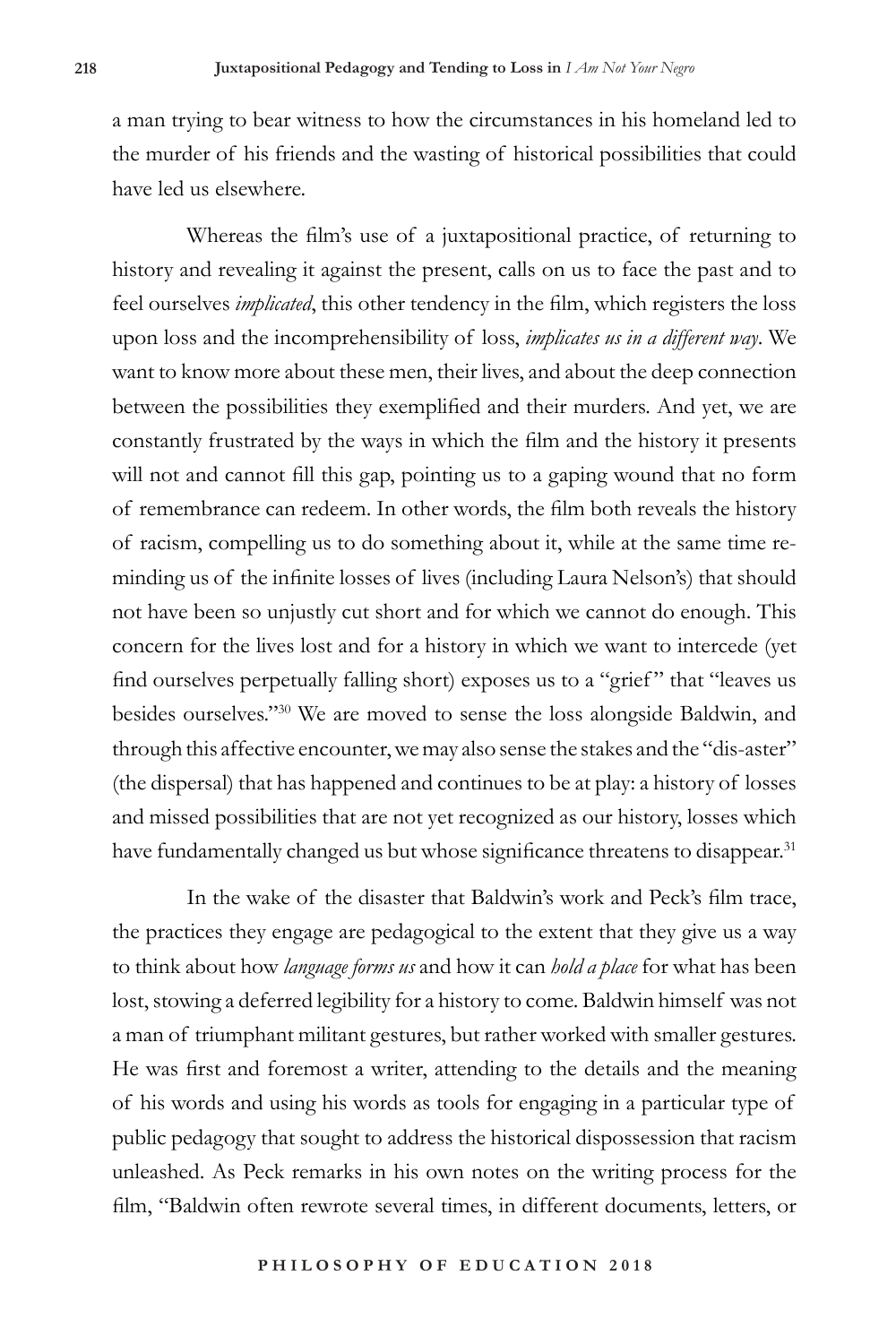notes, the same sentence, idea, or narrative, with slight modifications," through which he carefully "crafted his writing [and] nurtured his thoughts."32 As Peck explains, "In places I discovered different articulations, in similar but staggered versions, of an idea or a reflection that would later in a separate composition take on a more definitive form."<sup>33</sup> Baldwin works over and re-works his words, ideas and the very form that carries them, paying attention to the fragments and smallest of details, refining them and making them stronger so they will stick and inspire our concern. And, through his care for words, Baldwin left us with a pedagogical practice cognizant of how *we form ourselves* as a public through the very words we draw on to tend to the past in our present. Indeed, perhaps among other possibilities, "the house we are to remember" is language itself as a kind of dwelling – the words being the kind of bricks and mortar that the poet uses to fashion and structure the home in which he or we might live, or that might house that which has not yet become our history: the injustices and losses not usually registered or even legible as injustices or losses. Hence, the very worry over the loss of loss propels Baldwin's project: to remember (create in language) a possible home that can shelter the losses. For, what makes "the disaster" so disastrous, Blanchot reminds, is our inability to sense that anything has been lost at all.<sup>34</sup>

Similarly, Peck's film adopts a (writing) practice or a way of being that steadfastly tends to how loss and what has been lost can come to matter for us. In Peck's case, whereas history only has holes and will not give us the answers, he returns again and again to the details of Baldwin's archive and works through the loss by caring for and carefully attending to the body of words and images that await our time. In this way, and using Christina Sharpe's motif, we might say that Baldwin and Peck, in the wake of disaster, do "wake work."35 In other words, they dwell not only with representations and constructions of history, but also sit with the dead. They tend to the absences, gaps and ruptures that remain, fashioning in language a place (home) in which to keep watch and shelter them, offering in this way a form and forum through which the dead might crossover to disturb the flow of the present and awaken us from our stupor.

Whereas Baldwin's work and Peck's film *show* us (through a juxtapo-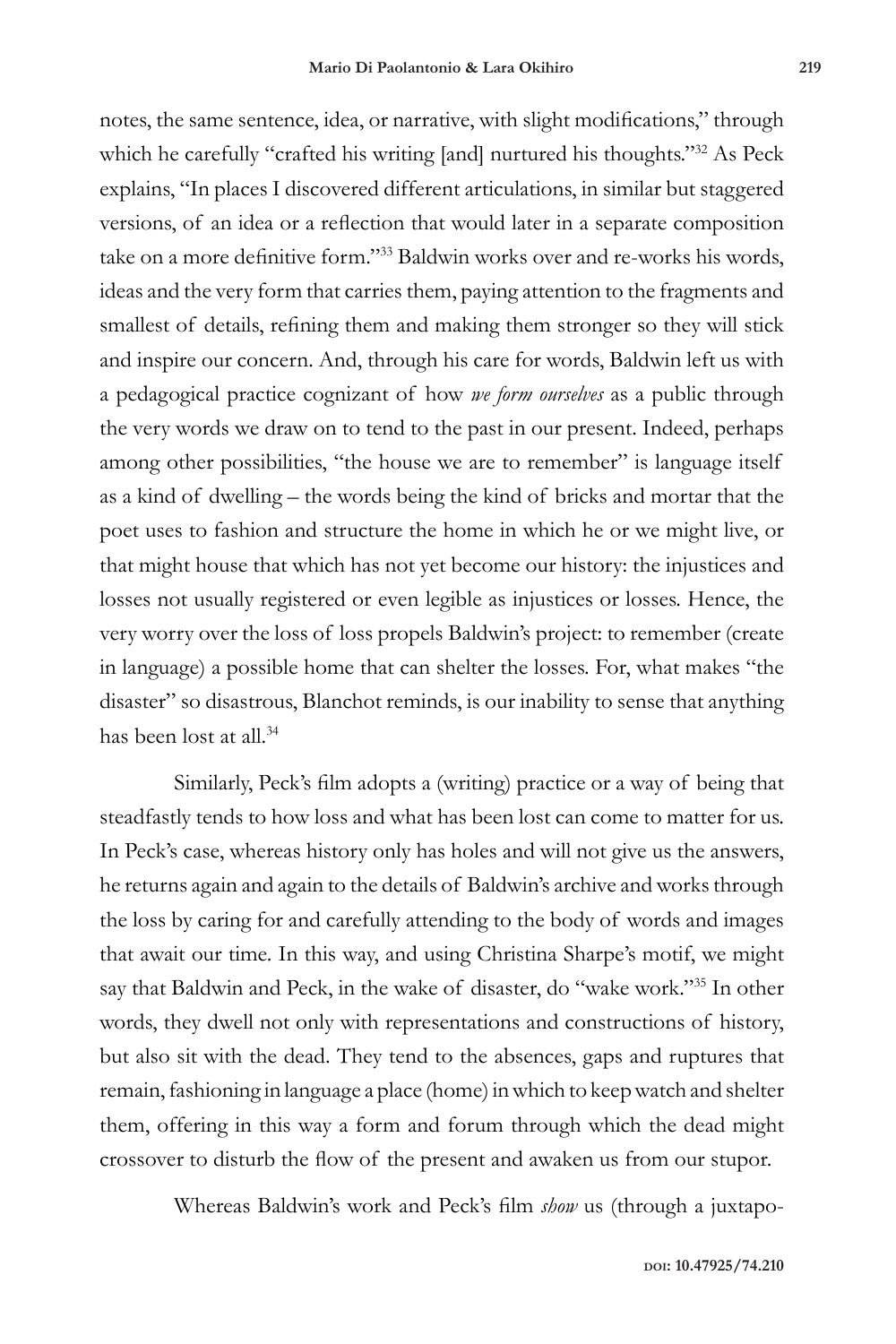sitional-pedagogy) how the past and the present can be *critically brought together* to illuminate a constellation of unsettled injustices, their respective projects also exemplify their immersion in and care for what has been lost and how we might *mark and stay* with this loss. The pedagogical implications of their practice in this latter sense are multiple. The "wake work" they exemplify, on the one hand, helps in forming the significance of grief as a public sensibility that, according to Judith Butler, is crucially necessary for framing a more just political community, one that can awaken to what has been lost and how it has been changed by this loss.<sup>36</sup> On the other hand, the practice of "tending" and "staying with" implicit in "wake work," suggests an ethical way of dwelling-on and thereby caring-for our small *engagements* with the materials and relations that form us and hold the traces of a history yet to come. For, through such small gestures, which are always far from insignificant, we draw-out the contours of our collective abode: working and re-working language and ideas in our writing and with our students, compiling ideas in letters and manuscripts, going to the archive, spending time listening to those who maintain it (like Peck visiting Gloria Baldwin-Karefa-Smart), caring for the remains of history and for the stories of those right in front of us, talking to teachers, and talking to the child to show her that the world is "more beautiful and more terrible, but principally larger—and that it belongs to [her]."37

1

James Baldwin, "A Talk to Teachers," *Yearbook of the National Society for the Study of Education* 107, no. 2 (2008), 17.

<sup>2</sup> *I Am Not Your Negro*, film, directed by Raoul Peck (California: Magnolia Pictures, 2016).

<sup>3</sup> Roger I. Simon, *Teaching Against the Grain* (Toronto, Ontario: OISE Press, 1992), 142.

<sup>4</sup> Walter Benjamin, "Theses on the Philosophy of History," in *Illuminations,* ed. Hannah Arendt (New York: Schocken, 1969), 257.

<sup>5</sup> Raoul Peck, *I Am Not Your Negro: A Companion Edition* (New York: Vintage International, 2017), 95.

<sup>6</sup> Susan Buck-Morss, *The Dialectics of Seeing* (Boston, MA: MIT Press, 1991), 292.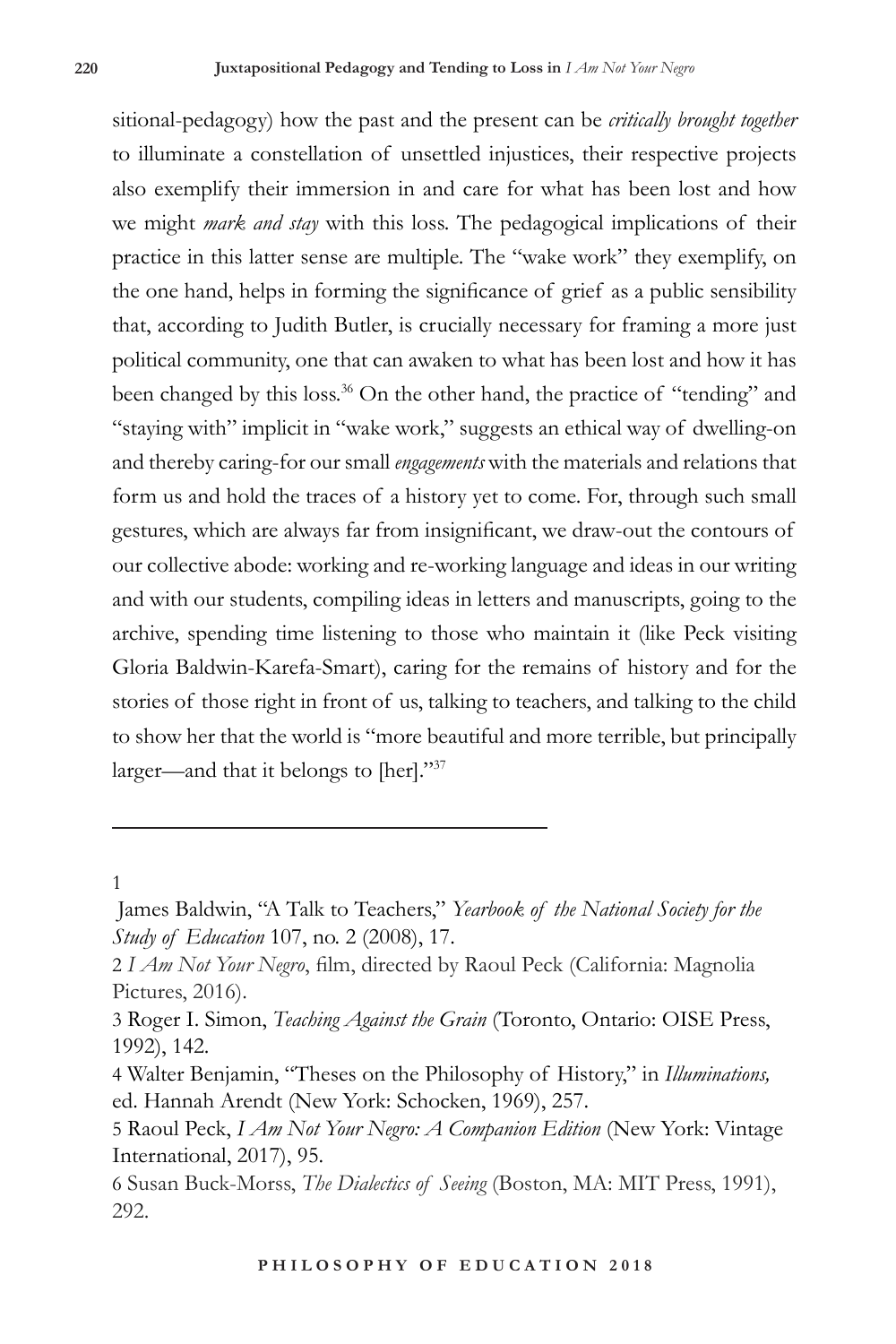7 Ibid.

8 Simon, *Teaching Against the Grain*, 138.

9 Werner Hamacher, "*'Now'*: Walter Benjamin on Historical-Time," in *Walter Benjamin and History*, ed. Andrew Benjamin (New York: Continuum, 2005), 41.

10 Clarence Joldersma, "Benjamin's Angel of History and the Work of

Mourning in Ethical Remembrance," *Studies in Philosophy and Education* 33, no. 2 (2014), 138.

11 Benjamin, "Theses on the Philosophy," 255.

12 Ibid., 261-262, 263; Joldersma, "Benjamin's Angel," 139.

13 Deborah Britzman, "Monsters in Literature," *Changing English* 11, no. 2 (2004), 354.

14 Margaret Cohen, *Profane Illumination* (Berkeley, CA: University of California Press, 1993), 251.

15 Ibid.

16 Simon, *Teaching Against the Grain*, 140.

17

Ibid., 142.

18 Warren Crichlow, "Baldwin's Rendezvous with the 21st Century," *Film Quarterly* 70, no. 4 (2017), 11.

19 Peck, *I Am Not Your Negro: A Companion Edition*, 97.

20 Benjamin, "Theses," 257; David Hansen distinguishes between Benjamin's "angel-of-history" (who cannot intervene in the past) and W. G. Sebald as a *writer-witness* ("who aspires to enter the past"); David Hansen, "W. G. Sebald and the Tasks of Ethical and Moral Remembrance," *Philosophy of Education 2012*, ed. Claudia Ruitenberg (Urbana, IL: Philosophy of Education Society, 2012): 127. Our invoking Baldwin (the writer-witness) through the angel-of-history is not meant to doom Baldwin (and his works) as incapable of "intervening" in past injustices. Rather, Baldwin's relation to the-angel-of-history is meant to accentuate *the pathos* at play in the film, which seeks to mobilize how Baldwin's words (hauntingly) still bear witness to ongoing injustices that only we in the present (not the dead) can properly render legible and bear responsibility for.

21 Peck, *I Am Not Your Negro: A Companion Edition*, 103.

22 Ibid.

23 Baldwin, "A Talk to Teachers," 18.

24 Ibid.

25 Ibid.,19.

26 Peck, *I Am Not Your Negro: A Companion Edition*, 107.

27 Ibid., 3.

28 Benjamin*,* "Theses on the Philosophy," 257.

29 Peck, *I Am Not Your Negro: A Companion Edition*, xiv.